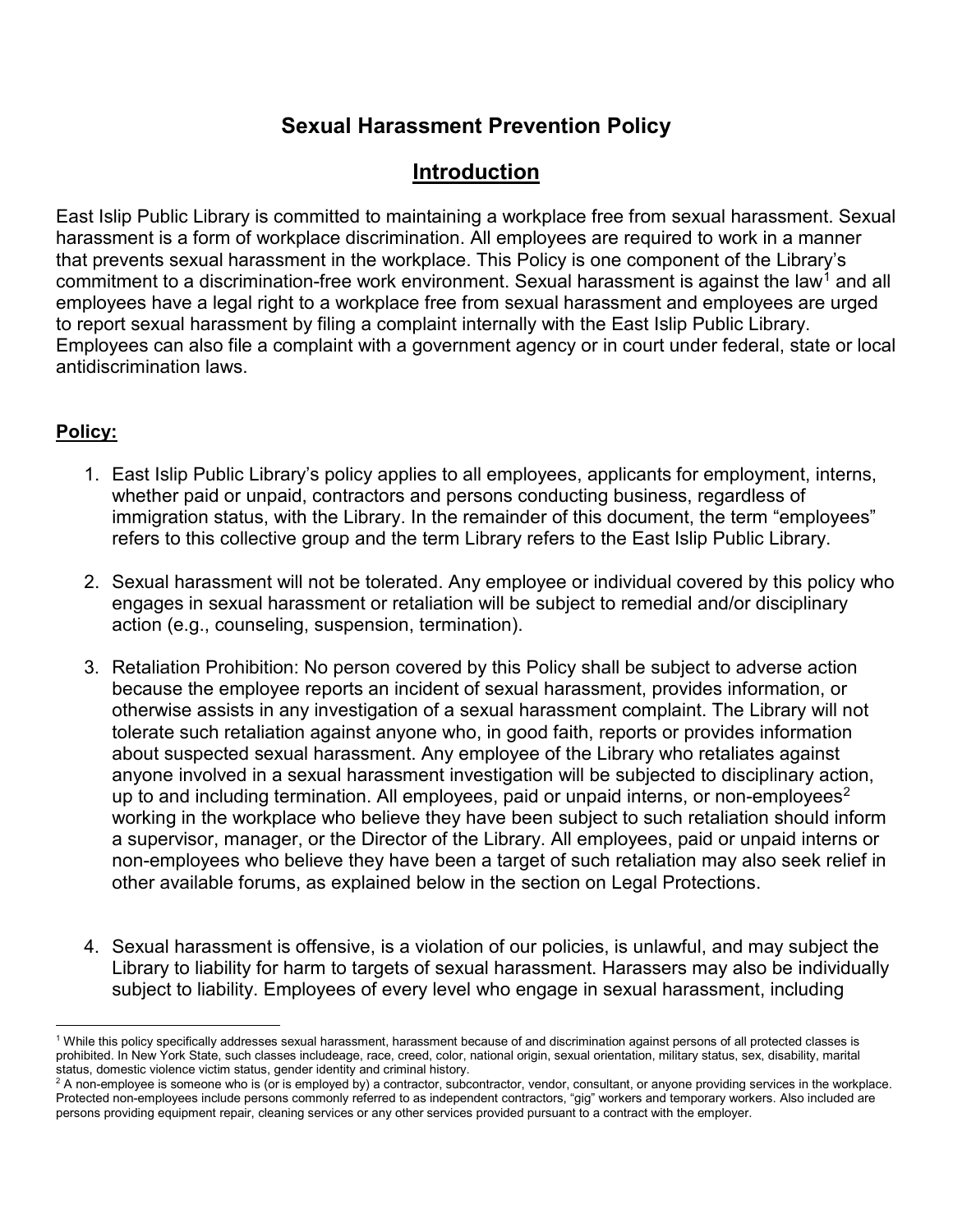managers and supervisors who engage in sexual harassment or who allow such behavior to continue, will be penalized for such misconduct.

- 5. The Library will conduct a prompt and thorough investigation that ensures due process for all parties, whenever management receives a complaint about sexual harassment, or otherwise knows of possible sexual harassment occurring. The Library will keep the investigation confidential to the extent possible. Effective corrective action will be taken whenever sexual harassment is found to have occurred. All employees, including managers and supervisors, are required to cooperate with any internal investigation of sexual harassment.
- 6. All employees are encouraged to report any harassment or behaviors that violate this policy. The Library will provide all employees a complaint form for employees to report harassment and file complaints.
- 7. Managers and supervisors are **required** to report any complaint that they receive, or any harassment that they observe or become aware of, to the Library Director.
- 8. This policy applies to all employees, paid or unpaid interns, and non-employees and all must follow and uphold this policy. This policy must be provided to all employees and should be posted prominently in all work locations to the extent practicable (for example, in a main office, not an offsite work location) and be provided to employees upon hiring.

# **What Is "Sexual Harassment"?**

Sexual harassment is a form of sex discrimination and is unlawful under federal, state, and (where applicable) local law. Sexual harassment includes harassment on the basis of sex, sexual orientation, self-identified or perceived sex, gender expression, gender identity and the status of being transgender.

Sexual harassment includes unwelcome conduct which is either of a sexual nature, or which is directed at an individual because of that individual's sex when:

- Such conduct has the purpose or effect of unreasonably interfering with an individual's work performance or creating an intimidating, hostile or offensive work environment, even if the reporting individual is not the intended target of the sexual harassment;
- Such conduct is made either explicitly or implicitly a term or condition of employment; or
- Submission to or rejection of such conduct is used as the basis for employment decisions affecting an individual's employment.

A sexually harassing hostile work environment includes, but is not limited to, words, signs, jokes, pranks, intimidation or physical violence which are of a sexual nature, or which are directed at an individual because of that individual's sex. Sexual harassment also consists of any unwanted verbal or physical advances, sexually explicit derogatory statements or sexually discriminatory remarks made by someone which are offensive or objectionable to the recipient, which cause the recipient discomfort or humiliation, which interfere with the recipient's job performance.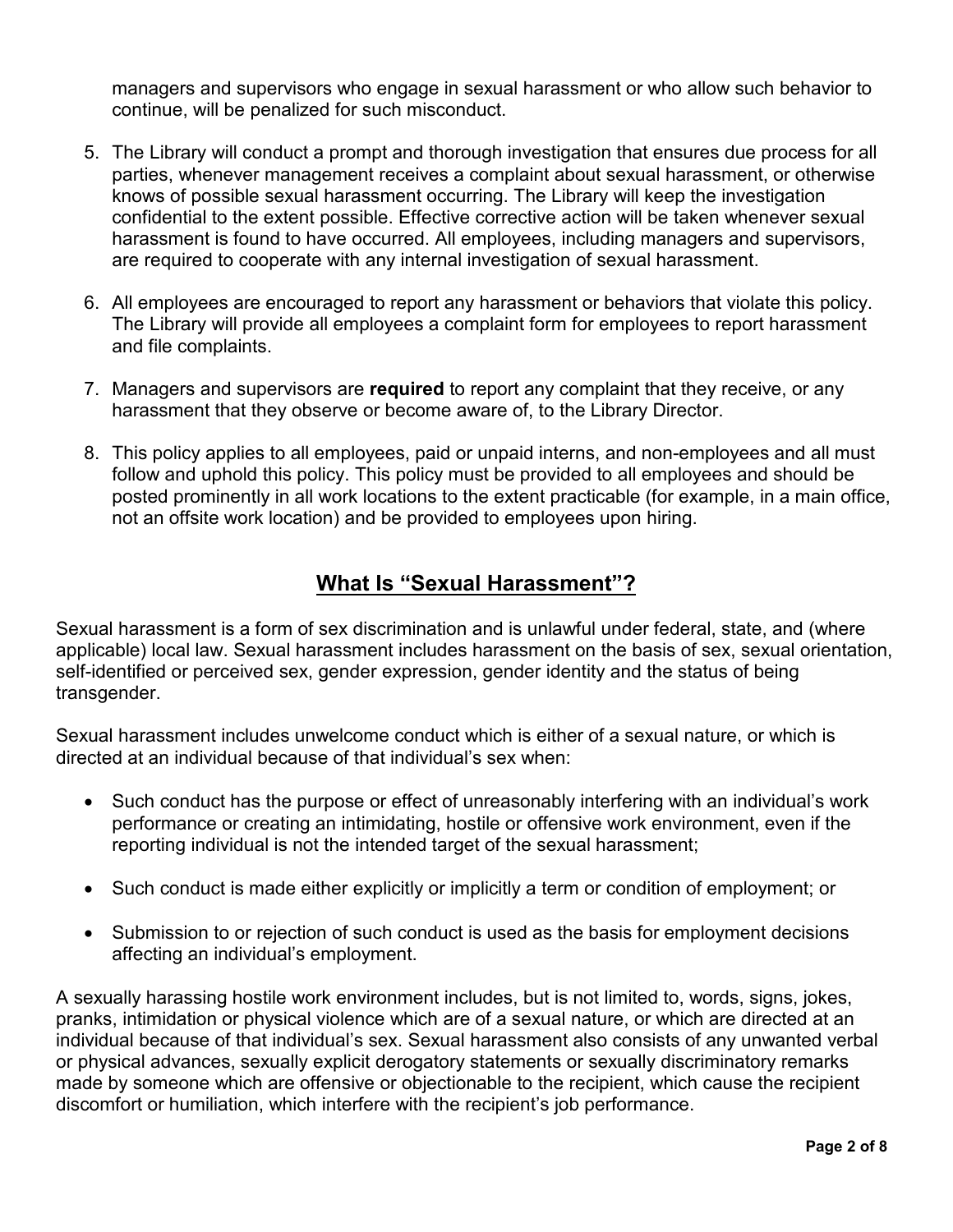Sexual harassment also occurs when a person in authority tries to trade job benefits for sexual favors. This can include hiring, promotion, continued employment or any other terms, conditions or privileges of employment. This is also called "quid pro quo" harassment.

Any employee who feels harassed should report so that any violation of this policy can be corrected promptly. Any harassing conduct, even a single incident, can be addressed under this policy.

### **Examples of sexual harassment**

The following describes some of the types of acts that may be unlawful sexual harassment and that are strictly prohibited:

- Physical acts of a sexual nature, such as:
	- $\overline{\circ}$  Touching, pinching, patting, kissing, hugging, grabbing, brushing against another employee's body or poking another employee's body;
	- o Rape, sexual battery, molestation or attempts to commit these assaults.
- Unwanted sexual advances or propositions, such as:
	- o Requests for sexual favors accompanied by implied or overt threats concerning the target's job performance evaluation, a promotion or other job benefits or detriments;
	- o Subtle or obvious pressure for unwelcome sexual activities.
- Sexually oriented gestures, noises, remarks or jokes, or comments about a person's sexuality or sexual experience, which create a hostile work environment.
- Sex stereotyping occurs when conduct or personality traits are considered inappropriate simply because they may not conform to other people's ideas or perceptions about how individuals of a particular sex should act or look.
- Sexual or discriminatory displays or publications anywhere in the workplace, such as:
	- o Displaying pictures, posters, calendars, graffiti, objects, promotional material, reading materials or other materials that are sexually demeaning or pornographic. This includes such sexual displays on workplace computers or cell phones and sharing such displays while in the workplace.
- Hostile actions taken against an individual because of that individual's sex, sexual orientation, gender identity and the status of being transgender, such as:
	- o Interfering with, destroying or damaging a person's workstation, tools or equipment, or otherwise interfering with the individual's ability to perform the job;
	- o Sabotaging an individual's work;
	- o Bullying, yelling, name-calling.

### **Who can be a target of sexual harassment?**

Sexual harassment can occur between any individuals, regardless of their sex or gender. New York Law protects employees, paid or unpaid interns, and non-employees, including independent contractors, and those employed by companies contracting to provide services in the workplace.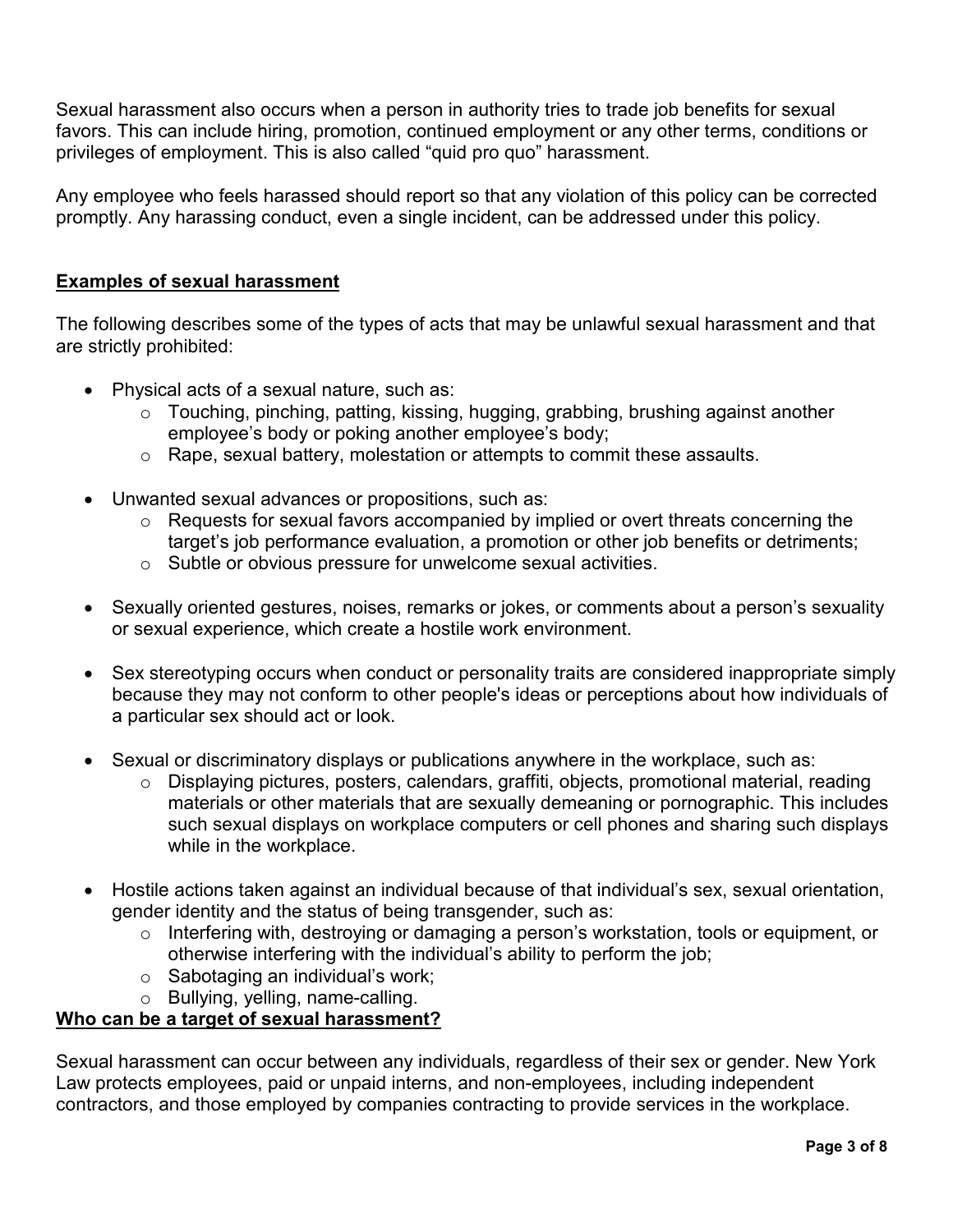Harassers can be a superior, a subordinate, a coworker or anyone in the workplace including an independent contractor, contract worker, vendor, client, customer or visitor.

#### **Where can sexual harassment occur?**

Unlawful sexual harassment is not limited to the physical workplace itself. It can occur while employees are traveling for business or at employer sponsored events or parties. Calls, texts, emails, and social media usage by employees can constitute unlawful workplace harassment, even if they occur away from the workplace premises, on personal devices or during non-work hours.

## **Retaliation**

Unlawful retaliation can be any action that could discourage a worker from coming forward to make or support a sexual harassment claim. Adverse action need not be job-related or occur in the workplace to constitute unlawful retaliation (e.g., threats of physical violence outside of work hours).

Such retaliation is unlawful under federal, state, and (where applicable) local law. The New York State Human Rights Law protects any individual who has engaged in "protected activity." Protected activity occurs when a person has:

- made a complaint of sexual harassment, either internally or with any anti-discrimination agency;
- testified or assisted in a proceeding involving sexual harassment under the Human Rights Law or other anti-discrimination law;
- opposed sexual harassment by making a verbal or informal complaint to management, or by simply informing a supervisor or manager of harassment;
- reported that another employee has been sexually harassed; or
- encouraged a fellow employee to report harassment.

Even if the alleged harassment does not turn out to rise to the level of a violation of law, the individual is protected from retaliation if the person had a good faith belief that the practices were unlawful. However, the retaliation provision is not intended to protect persons making intentionally false charges of harassment.

## **Reporting Sexual Harassment**

**Preventing sexual harassment is everyone's responsibility.** The Library cannot prevent or remedy sexual harassment unless it knows about it. Any employee, paid or unpaid intern or nonemployee who has been subjected to behavior that may constitute sexual harassment is encouraged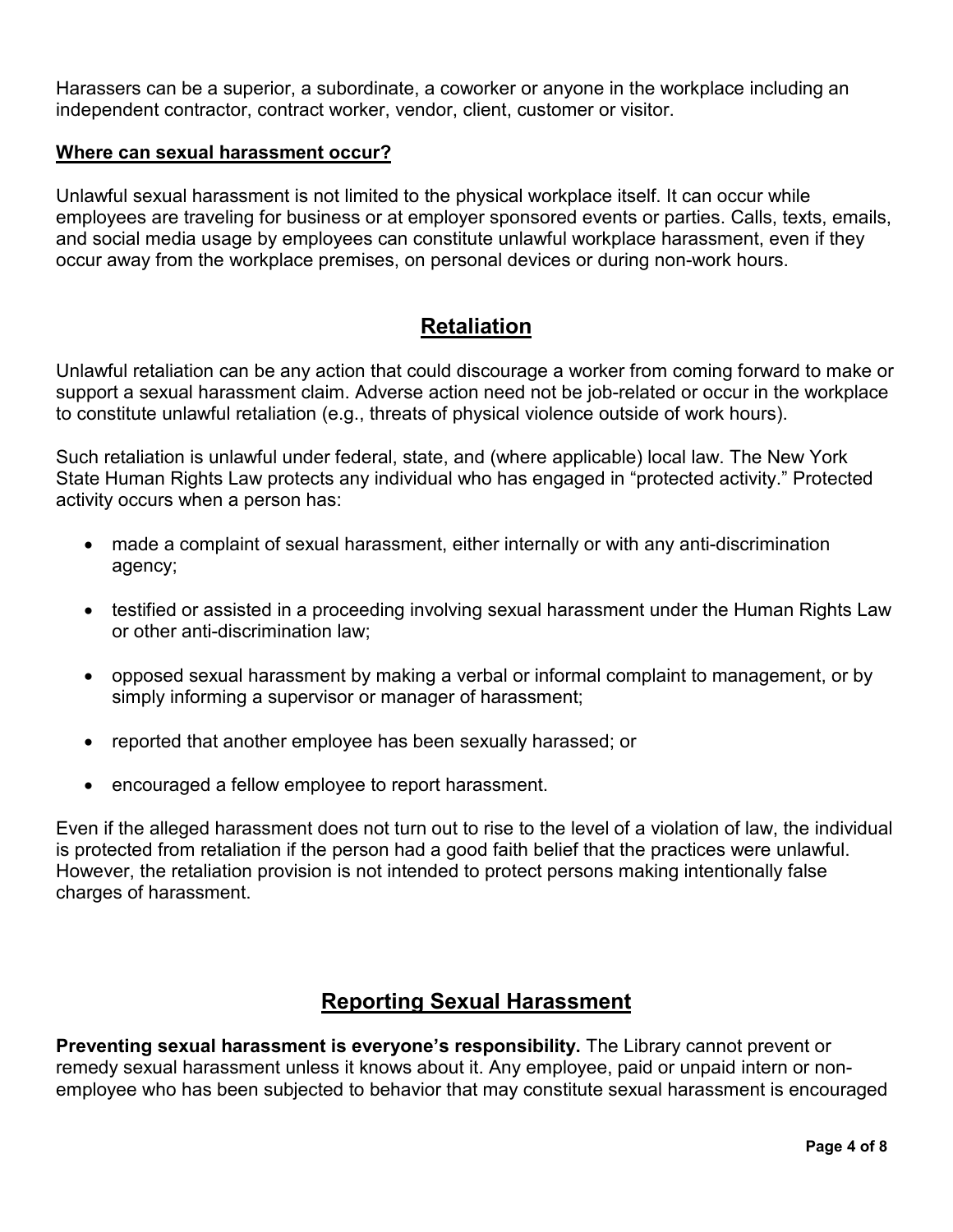to report such behavior to a supervisor, manager or the Library Director. Anyone who witnesses or becomes aware of potential instances of sexual harassment should report such behavior to a supervisor, manager or the Library Director.

Reports of sexual harassment may be made verbally or in writing. A form for submission of a written complaint is attached to this Policy, and all employees are encouraged to use this complaint form. Employees who are reporting sexual harassment on behalf of other employees should use the complaint form and note that it is on another employee's behalf.

Employees, paid or unpaid interns or non-employees who believe they have been a target of sexual harassment may also seek assistance in other available forums, as explained below in the section on Legal Protections.

# **Supervisory Responsibilities**

All supervisors and managers who receive a complaint or information about suspected sexual harassment, observe what may be sexually harassing behavior or for any reason suspect that sexual harassment is occurring, **are required** to report such suspected sexual harassment to the Library Director.

In addition to being subject to discipline if they engaged in sexually harassing conduct themselves, supervisors and managers will be subject to discipline for failing to report suspected sexual harassment or otherwise knowingly allowing sexual harassment to continue.

Supervisors and managers will also be subject to discipline for engaging in any retaliation.

## **Complaint and Investigation of Sexual Harassment**

**All** complaints or information about sexual harassment will be investigated, whether that information was reported in verbal or written form. Investigations will be conducted in a timely manner, and will be confidential to the extent possible.

An investigation of any complaint, information or knowledge of suspected sexual harassment will be prompt and thorough, commenced immediately and completed as soon as possible. The investigation will be kept confidential to the extent possible. All persons involved, including complainants, witnesses and alleged harassers will be accorded due process, as outlined below, to protect their rights to a fair and impartial investigation.

Any employee may be required to cooperate as needed in an investigation of suspected sexual harassment. The Library will not tolerate retaliation against employees who file complaints, support another's complaint or participate in an investigation regarding a violation of this policy.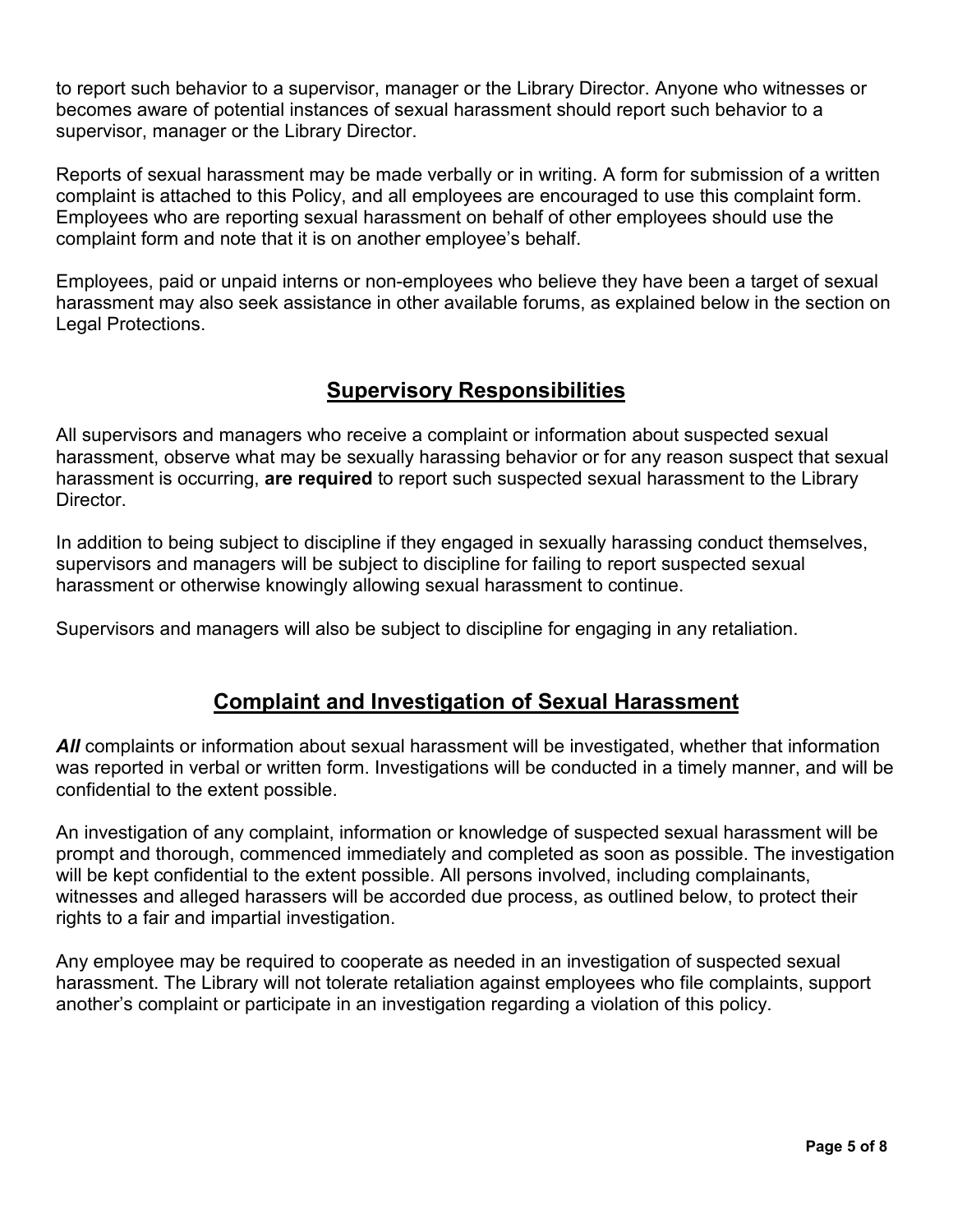While the process may vary from case to case, investigations should be done in accordance with the following steps:

- Upon receipt of complaint, the Library Director will conduct an immediate review of the allegations, and take any interim actions (e.g., instructing the respondent to refrain from communications with the complainant), as appropriate. If complaint is verbal, encourage the individual to complete the "Complaint Form" in writing. If he or she refuses, prepare a Complaint Form based on the verbal reporting.
- If documents, emails or phone records are relevant to the investigation, take steps to obtain and preserve them.
- Request and review all relevant documents, including all electronic communications.
- Interview all parties involved, including any relevant witnesses;
- Create a written documentation of the investigation (such as a letter, memo or email), which contains the following:
	- $\circ$  A list of all documents reviewed, along with a detailed summary of relevant documents;
	- $\circ$  A list of names of those interviewed, along with a detailed summary of their statements;
	- o A timeline of events;
	- o A summary of prior relevant incidents, reported or unreported; and
	- $\circ$  The basis for the decision and final resolution of the complaint, together with any corrective action(s).
- Keep the written documentation and associated documents in a secure and confidential location.
- Promptly notify the individual who reported and the individual(s) about whom the complaint was made of the final determination and implement any corrective actions identified in the written document.
- Inform the individual who reported of the right to file a complaint or charge externally as outlined in the next section.

## **Legal Protections And External Remedies**

Sexual harassment is not only prohibited by the Library but is also prohibited by state, federal, and, where applicable, local law.

Aside from the internal process at the Library, employees may also choose to pursue legal remedies with the following governmental entities. While a private attorney is not required to file a complaint with a governmental agency, you may seek the legal advice of an attorney.

In addition to those outlined below, employees in certain industries may have additional legal protections.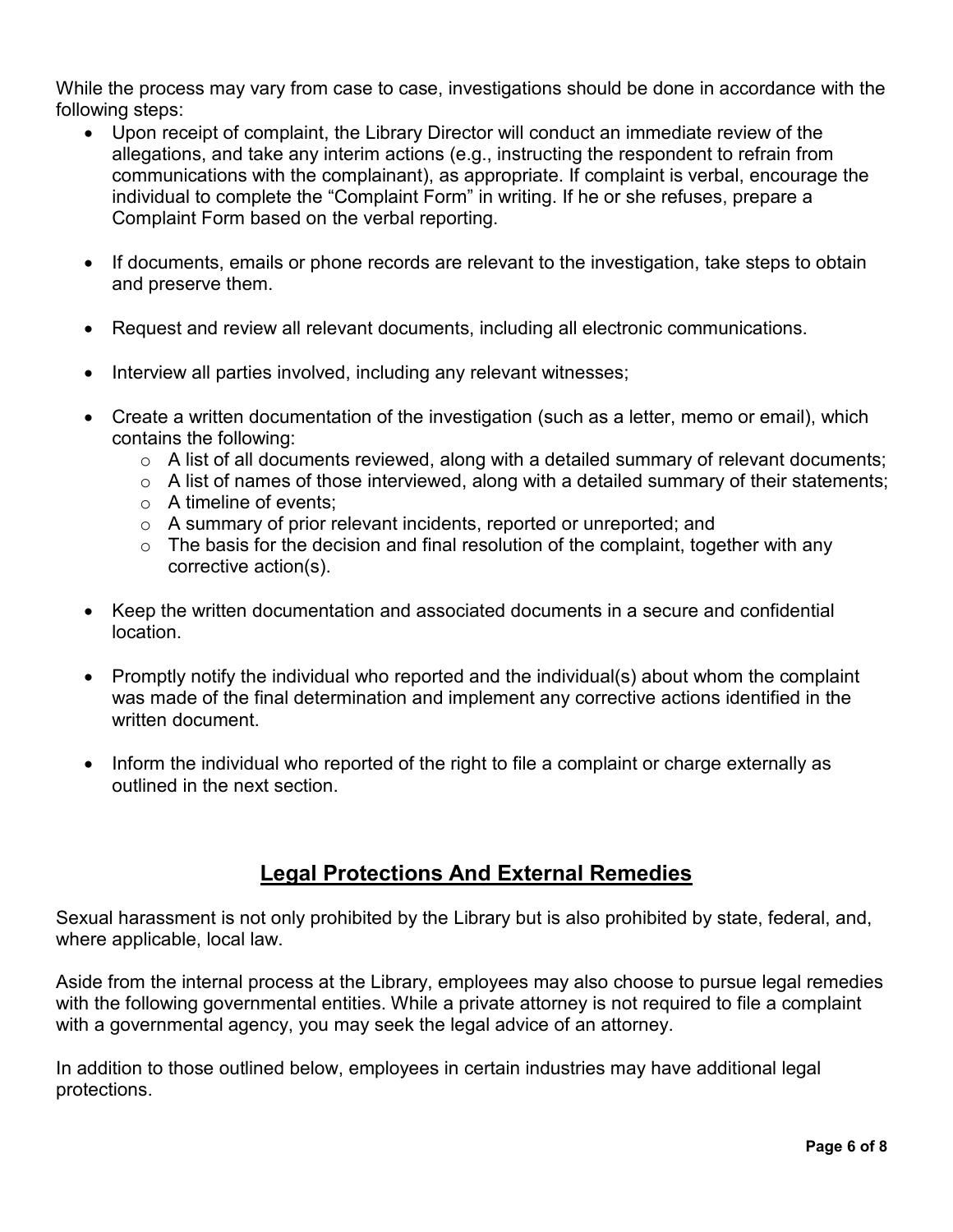### **State Human Rights Law (HRL)**

The Human Rights Law (HRL), codified as N.Y. Executive Law, art. 15, § 290 et seq., applies to all employers in New York State with regard to sexual harassment, and protects employees, paid or unpaid interns and non-employees, regardless of immigration status. A complaint alleging violation of the Human Rights Law may be filed either with the Division of Human Rights (DHR) or in New York State Supreme Court.

Complaints with DHR may be filed any time **within one year** of the harassment. If an individual did not file at DHR, they can sue directly in state court under the HRL, **within three years** of the alleged sexual harassment. An individual may not file with DHR if they have already filed a HRL complaint in state court.

Complaining internally to the Library does not extend your time to file with DHR or in court. The one year or three years is counted from date of the most recent incident of harassment.

You do not need an attorney to file a complaint with DHR, and there is no cost to file with DHR.

DHR will investigate your complaint and determine whether there is probable cause to believe that sexual harassment has occurred. Probable cause cases are forwarded to a public hearing before an administrative law judge. If sexual harassment is found after a hearing, DHR has the power to award relief, which varies but may include requiring your employer to take action to stop the harassment, or redress the damage caused, including paying of monetary damages, attorney's fees and civil fines.

DHR's main office contact information is: NYS Division of Human Rights, One Fordham Plaza, Fourth Floor, Bronx, New York 10458. You may call (718) 741-8400 or visit: [www.dhr.ny.gov.](http://www.dhr.ny.gov/)

Contact DHR at (888) 392-3644 or visit [dhr.ny.gov/complaint](https://dhr.ny.gov/complaint) for more information about filing a complaint. The website has a complaint form that can be downloaded, filled out, notarized and mailed to DHR. The website also contains contact information for DHR's regional offices across New York State.

#### **Civil Rights Act of 1964**

The United States Equal Employment Opportunity Commission (EEOC) enforces federal antidiscrimination laws, including Title VII of the 1964 federal Civil Rights Act (codified as 42 U.S.C. § 2000e et seq.). An individual can file a complaint with the EEOC anytime within 300 days from the harassment. There is no cost to file a complaint with the EEOC. The EEOC will investigate the complaint, and determine whether there is reasonable cause to believe that discrimination has occurred, at which point the EEOC will issue a Right to Sue letter permitting the individual to file a complaint in federal court.

The EEOC does not hold hearings or award relief, but may take other action including pursuing cases in federal court on behalf of complaining parties. Federal courts may award remedies if discrimination